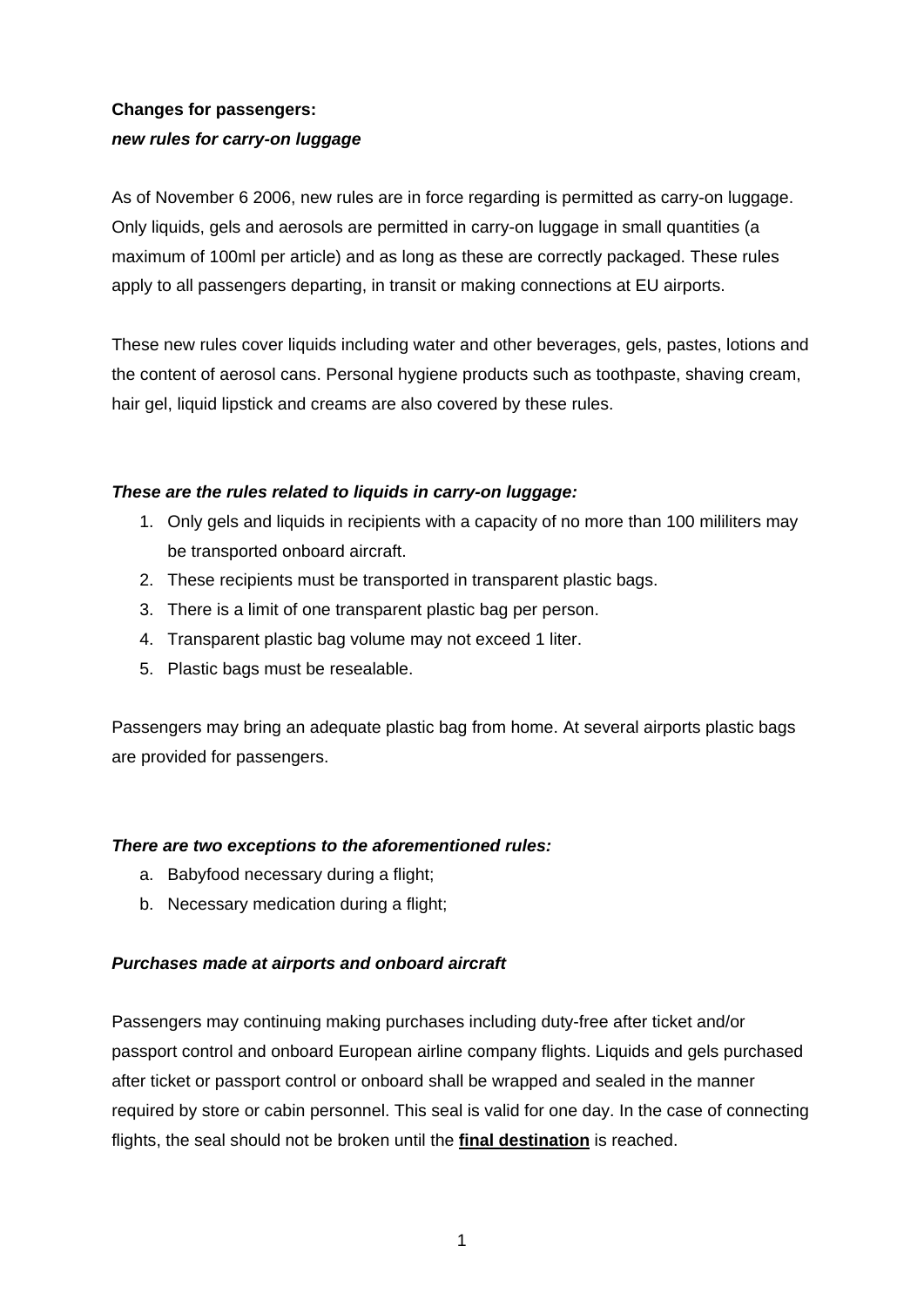#### *Keep liquids separate*

When passing through carry-on luggage security checkpoints, passengers must place liquids separately in the basket to be examined by X-ray. Liquid recipients should easily fit into the transparent plastic bag and the bag must be sealed. Coats and large electrical/electronic equipment such as portable computers must be handed in for verification separately.

# **Q & A**

#### **Why are these rules necessary?**

The new carry-on luggage rules were introduced after the detention of terrorist suspects in the United Kingdom in August 2006. It is believed the suspects were involved in a conspiracy to destroy aircraft by resorting to the use of explosive liquids. Liquids transported in carry-on luggage are not subject to tighter restrictions and stricter control with a view to reducing the probability of just such an attack.

### **Why liquids?**

Exhaustive research on the subject has demonstrated that large quantities of explosive liquids are required in order to cause an explosion. Because of this, passengers are no longer permitted to transport large quantities of liquids in carry-on luggage. Liquids and gels sold at airports are subject to supplementary checks. In addition, liquids and gels brought from home may only be carried onboard in small quantities.

## **What can I expect will happen at airport checkpoints?**

At security checkpoints, all carry-on luggage passes through X-ray on a treadmill. At these, the presence of liquids in carry-on luggage is also checked. According to the new rules, if you intend to transport liquids in carry-on luggage, these must be separately wrapped before departure either at home or at the airport.

*If instead of this you carry liquid and gel recipients loose in carry-on luggage, you should consider the possibilty that these may be confiscated at security checkpoints.*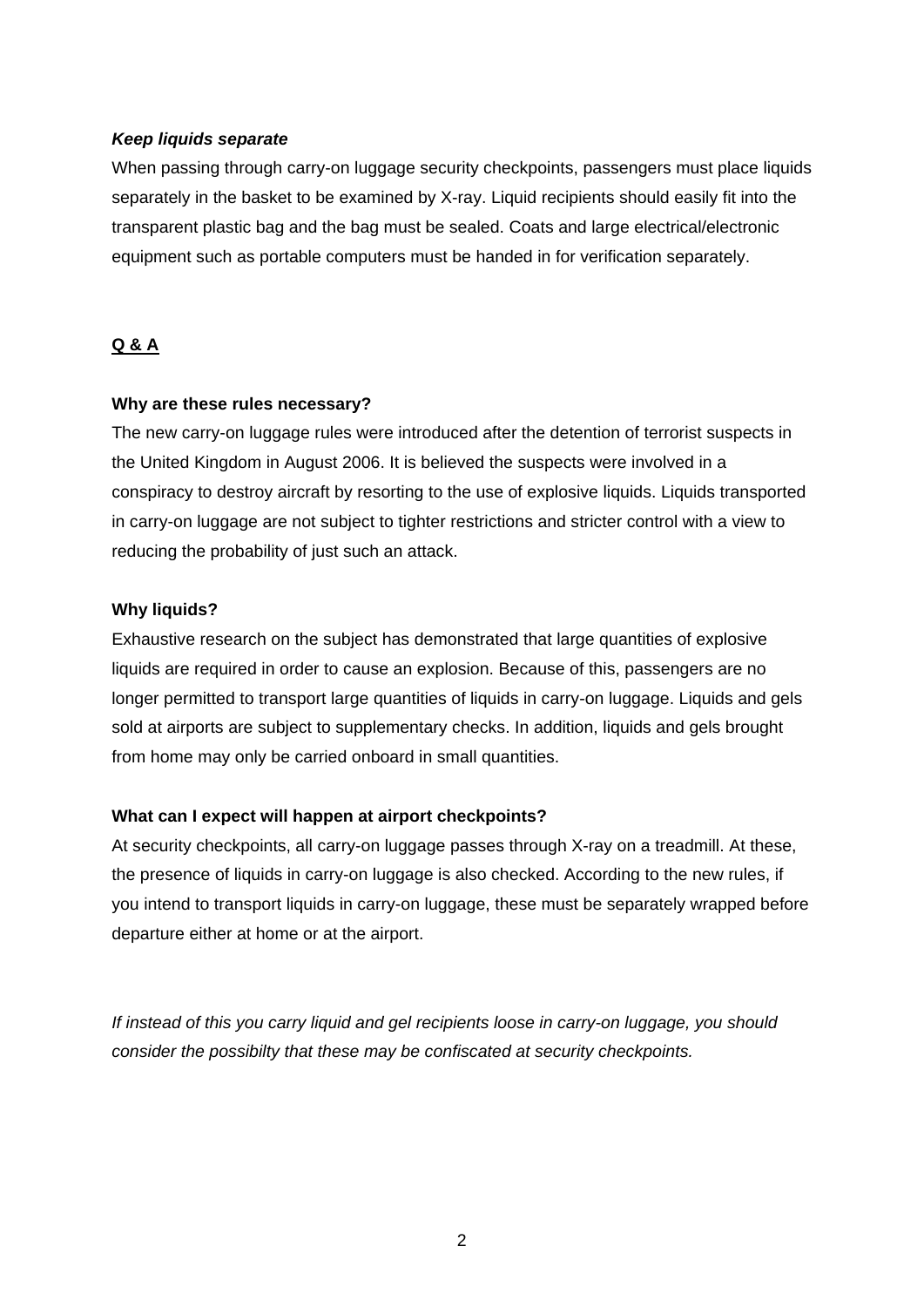All liquids must be presented separately whenever carry-on luggage is checked. The transparent plastic bag must be sealed and liquid recipients a good fit. Coats and large electrical/electronic equipment such as portable computers must be handed in for verification separately.

# **Can I still make purchases after the boarding card checkpoint? Will duty free stores still be available?**

Yes, you may continue making purchases including at duty free shops, at European airports after boarding card checkpoints as well as on European airline company flights. If you purchase liquids or gels after boarding card checkpoints or onboard, you must check that your bag is sealed, especially if your itinerary includes flights in transit or connecting flights. This seal is valid for one day. In the case of connecting flights, the seal should not be broken until the **final destination** is reached.

# **Purchases made at non-European airports and onboard non-European airline companies**

If you purchase liquids or gels (duty-free or not) at a non-European airport and change planes at a European airport, you should consider the possibility that your purchases may be confiscated at security checkpoints. This may occur with purchases made onboard aircraft operated by an airline company from a non-EU country.

## **Why do I need a plastic bag?**

The transparent plastic bag is necessary for airport security checks. If all recipients are together in one transparent plastic bag, security personnel can easily check visually that the rules are being followed. Ensure that the bag is sealed and pack it in such a way that recipients are a good fit thus making security checks that much quicker.

*If instead of this you carry liquid and gel recipients loose in carry-on luggage, you should consider the possibilty that these may be confiscated at security checkpoints.* 

## **Do these rules apply everywhere?**

The same rules apply to all airports in the 25 EU countries. These rules apply whenever desparting or changing planes in the EU. Similar carry-on luggage rules apply in the USA and Canada. Be aware that different rules may apply in non-EU countries.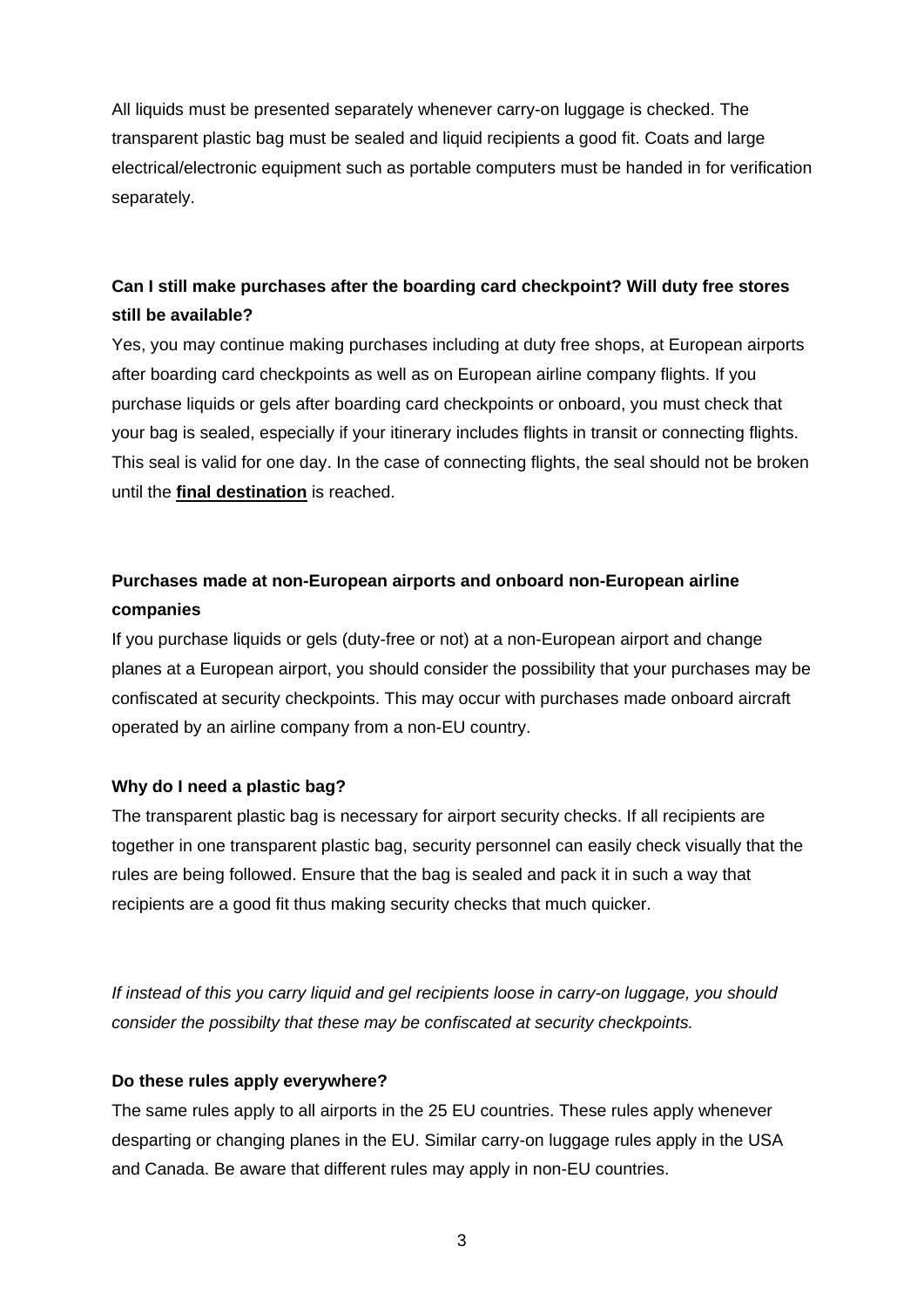### **What medication is covered by these restrictions?**

Only liquid medication or that of similar consistency. Solid medication such as pills and losangers are restriction free and do not require any prescription/doctor's note or proof.

## **What are the exceptions to the current restrictions?**

All medication in a liquid state prescribed by a doctor or sold over the counter, subject to presentation of a doctor's declaration or note, and that cannot be carried as checked luggage.

### **What to do when the medical prescription was retained at the drugstore?**

Ask your physician to give you a doctor's note/declaration as to why as a passenger you need to take a specific type of medication, or photocopy in advance the respective prescription.

INAC may not be held responsible for any security measures adopted in other European Union countries. To avoid medication and/or objects intended for administering the same being apprehended at checkpoints at other European Union airports, this Institute recommends that passengers carry a medical declaration/doctor's note written in another language, namely in English or French, if they choose to do so.

## **IV medication. What to do?**

Request from INAC via e-mail, letter, fax or in person, special authorization to carry liquid IV medication and the objects intended to administer the same, as cabin luggage, stating the flight number, date, airline company, destination and passenger ID, and attach this to the medical declaration for this purpose.

E-mail: [falsec@inac.pt](mailto:falsec@inac.pt) Fax: (00 351) 21 842 35 87 Address: Rua B, Blocks 4, 5 & 6 Lisbon Airport 1749-034 Lisbon **Portugal**